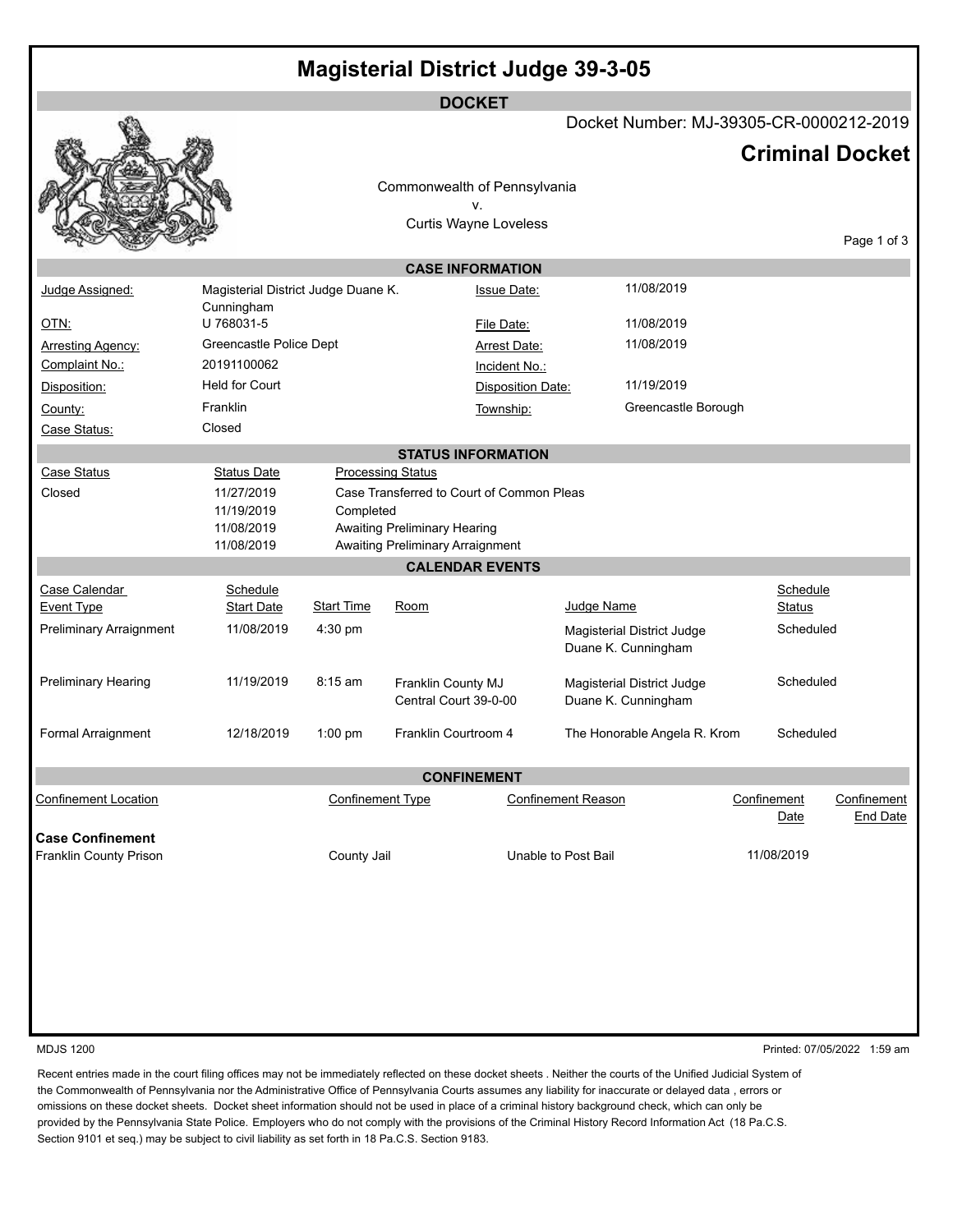| <b>Magisterial District Judge 39-3-05</b>                                                                                                                                                                    |                                       |                                                                                                                      |                                              |                                                 |                                                     |             |
|--------------------------------------------------------------------------------------------------------------------------------------------------------------------------------------------------------------|---------------------------------------|----------------------------------------------------------------------------------------------------------------------|----------------------------------------------|-------------------------------------------------|-----------------------------------------------------|-------------|
| Name:                                                                                                                                                                                                        | Loveless, Curtis Wayne                | <b>DOCKET</b><br>Commonwealth of Pennsylvania<br>v.<br>Curtis Wayne Loveless<br><b>DEFENDANT INFORMATION</b><br>Sex: |                                              | Docket Number: MJ-39305-CR-0000212-2019<br>Male | <b>Criminal Docket</b>                              | Page 2 of 3 |
| Date of Birth:<br>Address(es):<br>Other<br>Greencastle, PA 17225                                                                                                                                             | 09/17/1984                            |                                                                                                                      | Race:                                        | White                                           |                                                     |             |
| Advised of His Right to Apply for Assignment of Counsel?<br>Public Defender Requested by the Defendant?<br>Application Provided for Appointment of Public Defender?<br>Has the Defendant Been Fingerprinted? |                                       | Yes<br>No<br>Yes<br>Yes<br><b>CASE PARTICIPANTS</b>                                                                  |                                              |                                                 |                                                     |             |
| <b>Participant Type</b><br>Defendant<br>Arresting Officer                                                                                                                                                    |                                       | <b>Participant Name</b><br>Loveless, Curtis Wayne<br>Petrunak, Robert J.                                             |                                              |                                                 |                                                     |             |
| <b>BAIL</b>                                                                                                                                                                                                  |                                       |                                                                                                                      |                                              |                                                 |                                                     |             |
| <b>Bail Set:</b><br><b>Bail Action Type</b><br>Set                                                                                                                                                           | <b>Bail Action Date</b><br>11/08/2019 | <b>Bail Type</b><br>Monetary                                                                                         |                                              | Percentage                                      | <b>Nebbia Status: None</b><br>Amount<br>\$50,000.00 |             |
|                                                                                                                                                                                                              |                                       | <b>CHARGES</b>                                                                                                       |                                              |                                                 |                                                     |             |
| # Charge<br>1 18 § 2706 §§ A1                                                                                                                                                                                | Grade Description<br>M1               | Terroristic Threats W/ Int To Terrorize Another                                                                      |                                              | Offense Dt.<br>11/08/2019                       | <b>Disposition</b><br><b>Held for Court</b>         |             |
| <b>DISPOSITION / SENTENCING DETAILS</b>                                                                                                                                                                      |                                       |                                                                                                                      |                                              |                                                 |                                                     |             |
| <b>Case Disposition</b><br><b>Held for Court</b><br>Offense Seq./Description<br>1 Terroristic Threats W/ Int To Terrorize Another                                                                            |                                       | <b>Disposition Date</b><br>11/19/2019                                                                                | <b>Offense Disposition</b><br>Held for Court | Was Defendant Present?<br>Yes                   |                                                     |             |
| <b>MDJS 1200</b>                                                                                                                                                                                             |                                       | Page 2 of 3                                                                                                          |                                              |                                                 | Printed: 07/05/2022 1:59 am                         |             |

Recent entries made in the court filing offices may not be immediately reflected on these docket sheets . Neither the courts of the Unified Judicial System of the Commonwealth of Pennsylvania nor the Administrative Office of Pennsylvania Courts assumes any liability for inaccurate or delayed data , errors or omissions on these docket sheets. Docket sheet information should not be used in place of a criminal history background check, which can only be provided by the Pennsylvania State Police. Employers who do not comply with the provisions of the Criminal History Record Information Act (18 Pa.C.S. Section 9101 et seq.) may be subject to civil liability as set forth in 18 Pa.C.S. Section 9183.